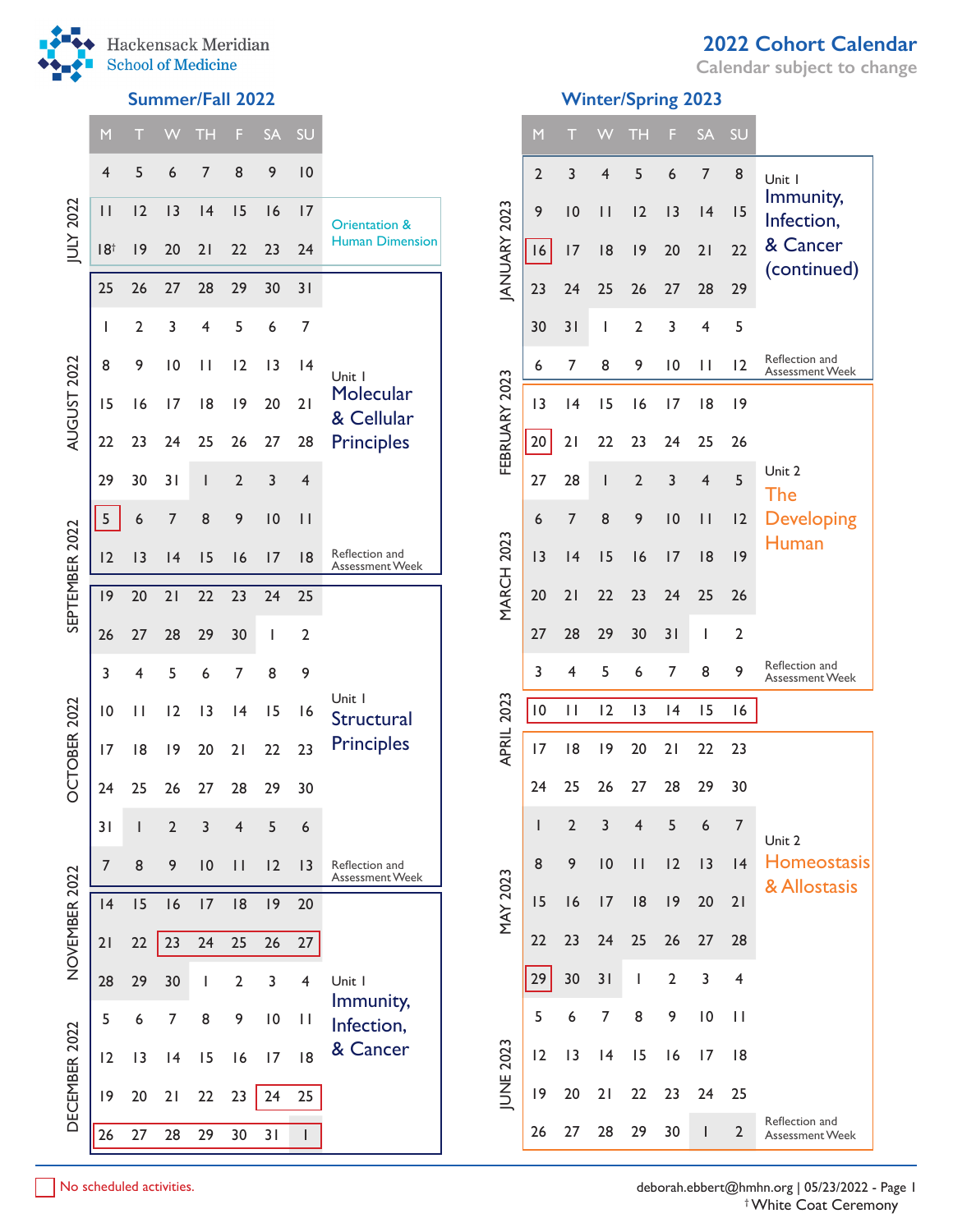

# **2022 Cohort Calendar**

**Calendar subject to change**

|                | M              | T                        |                | <b>TH</b>      | F              | <b>SA</b>               | SŪ              |                                                                      |  |
|----------------|----------------|--------------------------|----------------|----------------|----------------|-------------------------|-----------------|----------------------------------------------------------------------|--|
|                | 3              | 4                        | 5              | 6              | $\overline{7}$ | 8                       | 9               |                                                                      |  |
|                | 10             | $\overline{\phantom{a}}$ | 12             | 13             | 4              | 15                      | 16              |                                                                      |  |
| JULY 2023      | 17             | 8                        | 9              | 20             | 21             | 22                      | 23              |                                                                      |  |
|                | 24             | 25                       | 26             | 27             | 28             | 29                      | 30              |                                                                      |  |
|                | 31             | I                        | $\overline{2}$ | 3              | 4              | 5                       | 6               | Unit 3                                                               |  |
|                | 7              | 8                        | 9              | $\overline{0}$ | П              | 12                      | 3               | Nutrition,                                                           |  |
|                | 4              | 15                       | 16             | 17             | 18             | 19                      | 20              | Metabolism,<br>& Digestion                                           |  |
| AUGUST 2023    | 21             | 22                       | 23             | 24             | 25             | 26                      | 27              |                                                                      |  |
|                | 28             | 29                       | 30             | 31             | I              | $\overline{2}$          | 3               |                                                                      |  |
|                | 4              | 5                        | 6              | $\overline{7}$ | 8              | 9                       | 10              | Reflection and<br><b>Assessment Week</b>                             |  |
| SEPTEMBER 2023 | П              | 2                        | 3              | 4              | 15             | 16                      | 17              |                                                                      |  |
|                | 8              | 9                        | 20             | 21             | 22             | 23                      | 24              |                                                                      |  |
|                | 25             | 26                       | 27             | 28             | 29             | 30                      | I               | Unit 3                                                               |  |
|                | $\overline{2}$ | 3                        | 4              | 5              | 6              | 7                       | 8               | Neurosciences                                                        |  |
|                | 9              | $\overline{0}$           | П              | 12             | 13             | 14                      | 15              | & Behavior                                                           |  |
| OCTOBER 2023   | 16             | 17                       | 18             | 9              | 20             | 21                      | 22              |                                                                      |  |
|                | 23             | 24                       | 25             | 26             | 27             | 28                      | 29              |                                                                      |  |
|                | 30             | 31                       | I              | $\overline{2}$ | 3              | 4                       | 5               | Reflection and<br>Assessment Week                                    |  |
|                | 6              | 7                        | 8              | 9              | 10             | П                       | 2               | <b>START OF</b>                                                      |  |
|                | 3              | 4                        | 15             | 16             | 17             | 8                       | 9               | <b>Clerkship Year</b>                                                |  |
| NOVEMBER 2023  | 20             | 21                       | 22             | 23             | 24             | 25                      | 26              | Transitional Clerkship                                               |  |
|                | 27             | 28                       | 29             | 30             | I              | $\overline{\mathbf{c}}$ | 3               |                                                                      |  |
|                | 4              | 5                        | 6              | 7              | 8              | 9                       | $\overline{10}$ |                                                                      |  |
|                | П              | 2                        | 3              | 4              | 15             | 16                      | 7               | $12/4/23 - 1/21/24$<br>$12/4/23 - 2/4/24$<br>Block A<br><b>Block</b> |  |
| DECEMBER 2023  | 18             | 9                        | 20             | 21             | 22             | 23                      | 24              |                                                                      |  |
|                | 25             | 26                       | 27             | 28             | 29             | 30                      | 31              |                                                                      |  |
|                |                |                          |                |                |                |                         |                 |                                                                      |  |

# **Summer/Fall 2023 Winter/Spring 2024**

|                   | M                        | Т                       |                | <b>TH</b>               | F                        | <b>SA</b>                                                                                                                                                                                                                                                                                                                                                                        | SU             |                                |                                |
|-------------------|--------------------------|-------------------------|----------------|-------------------------|--------------------------|----------------------------------------------------------------------------------------------------------------------------------------------------------------------------------------------------------------------------------------------------------------------------------------------------------------------------------------------------------------------------------|----------------|--------------------------------|--------------------------------|
|                   | $\overline{\phantom{a}}$ | $\overline{2}$          | 3              | 4                       | 5                        | 6                                                                                                                                                                                                                                                                                                                                                                                | 7              |                                |                                |
|                   | 8                        | 9                       | $\overline{0}$ | П                       | 2                        | 3                                                                                                                                                                                                                                                                                                                                                                                | 4              |                                | $12/4/23 - 1/21/24$<br>Block A |
| JANUARY 2024      | 15                       | 16                      | 7              | 8                       | 9                        | 20                                                                                                                                                                                                                                                                                                                                                                               | 21             | 12/4/23-2/4/24<br><b>Block</b> |                                |
|                   | 22                       | 23                      | 24             | 25                      | 26                       | 27                                                                                                                                                                                                                                                                                                                                                                               | 28             |                                |                                |
|                   | 29                       | 30                      | 31             | I                       | $\overline{2}$           | 3                                                                                                                                                                                                                                                                                                                                                                                | 4              |                                |                                |
|                   | 5                        | 6                       | 7              | 8                       | 9                        | 10                                                                                                                                                                                                                                                                                                                                                                               | П              |                                | Block B (1/22/24 - 3/3/24)     |
|                   | 2                        | 3                       | 14             | 15                      | 16                       | $\overline{17}$                                                                                                                                                                                                                                                                                                                                                                  | 18             |                                |                                |
| FEBRUARY 2024     | 9                        | 20                      | 21             | 22                      | 23                       | 24                                                                                                                                                                                                                                                                                                                                                                               | 25             |                                |                                |
|                   | 26                       | 27                      | 28             | 29                      | $\overline{\phantom{a}}$ | $\overline{2}$                                                                                                                                                                                                                                                                                                                                                                   | 3              |                                |                                |
|                   | $\overline{\mathcal{A}}$ | 5                       | 6              | $\overline{7}$          | 8                        | 9                                                                                                                                                                                                                                                                                                                                                                                | 10             | Block 2 (2/5/24 - 3/31/24)     |                                |
|                   | $\mathsf{I}$             | 2                       | 13             | 4                       | 15                       | 16                                                                                                                                                                                                                                                                                                                                                                               | 17             |                                |                                |
| <b>MARCH 2024</b> | 18                       | 9                       | 20             | 21                      | 22                       | 23                                                                                                                                                                                                                                                                                                                                                                               | 24             |                                |                                |
|                   | 25                       | 26                      | 27             | 28                      | 29                       | 30                                                                                                                                                                                                                                                                                                                                                                               | 31             |                                |                                |
|                   | I                        | $\overline{\mathbf{c}}$ | 3              | 4                       | 5                        | 6                                                                                                                                                                                                                                                                                                                                                                                | 7              |                                | Block C (3/4/24 - 4/14/24)     |
|                   | 8                        | 9                       | 10             | П                       | 2                        | 3                                                                                                                                                                                                                                                                                                                                                                                | 4              |                                |                                |
| APRIL 2024        | 15                       | 16                      | 17             | 18                      | 9                        | 20                                                                                                                                                                                                                                                                                                                                                                               | 21             | Block 3 (4/1/24 - 5            |                                |
|                   | 22                       | 23                      | 24             | 25                      | 26                       | 27                                                                                                                                                                                                                                                                                                                                                                               | 28             |                                | <b>Block D</b>                 |
|                   | 29                       | 30                      | I              | $\overline{\mathbf{c}}$ | 3                        | 4                                                                                                                                                                                                                                                                                                                                                                                | 5              |                                |                                |
|                   | 6                        | $\overline{7}$          | 8              | 9                       | 10                       | $\overline{\mathsf{I}}$                                                                                                                                                                                                                                                                                                                                                          | 12             |                                |                                |
|                   | 3                        | 4                       | 15             | 16                      | 17                       | 8                                                                                                                                                                                                                                                                                                                                                                                | 9              |                                |                                |
| MAY 2024          | 20                       | 21                      | 22             | 23                      | 24                       | 25                                                                                                                                                                                                                                                                                                                                                                               | 26             |                                |                                |
|                   | 27                       | 28                      | 29             | 30                      | 31                       | $\begin{array}{c} \rule{0pt}{2.5ex} \rule{0pt}{2.5ex} \rule{0pt}{2.5ex} \rule{0pt}{2.5ex} \rule{0pt}{2.5ex} \rule{0pt}{2.5ex} \rule{0pt}{2.5ex} \rule{0pt}{2.5ex} \rule{0pt}{2.5ex} \rule{0pt}{2.5ex} \rule{0pt}{2.5ex} \rule{0pt}{2.5ex} \rule{0pt}{2.5ex} \rule{0pt}{2.5ex} \rule{0pt}{2.5ex} \rule{0pt}{2.5ex} \rule{0pt}{2.5ex} \rule{0pt}{2.5ex} \rule{0pt}{2.5ex} \rule{0$ | $\overline{2}$ |                                |                                |
|                   | 3                        | $\overline{\mathbf{4}}$ | 5              | 6                       | 7                        | 8                                                                                                                                                                                                                                                                                                                                                                                | 9              |                                | Block E (5/28/                 |
| JUNE 2024         | $\overline{10}$          | П                       | 2              | 3                       | 4                        | 15                                                                                                                                                                                                                                                                                                                                                                               | 16             |                                |                                |
|                   | 7                        | 18                      | 19             | 20                      | 21                       | 22                                                                                                                                                                                                                                                                                                                                                                               | 23             | Block 4 (5/28/24 - 7/28/       |                                |
|                   | 24                       | 25                      | 26             | 27                      | 28                       | 29                                                                                                                                                                                                                                                                                                                                                                               | 30             |                                |                                |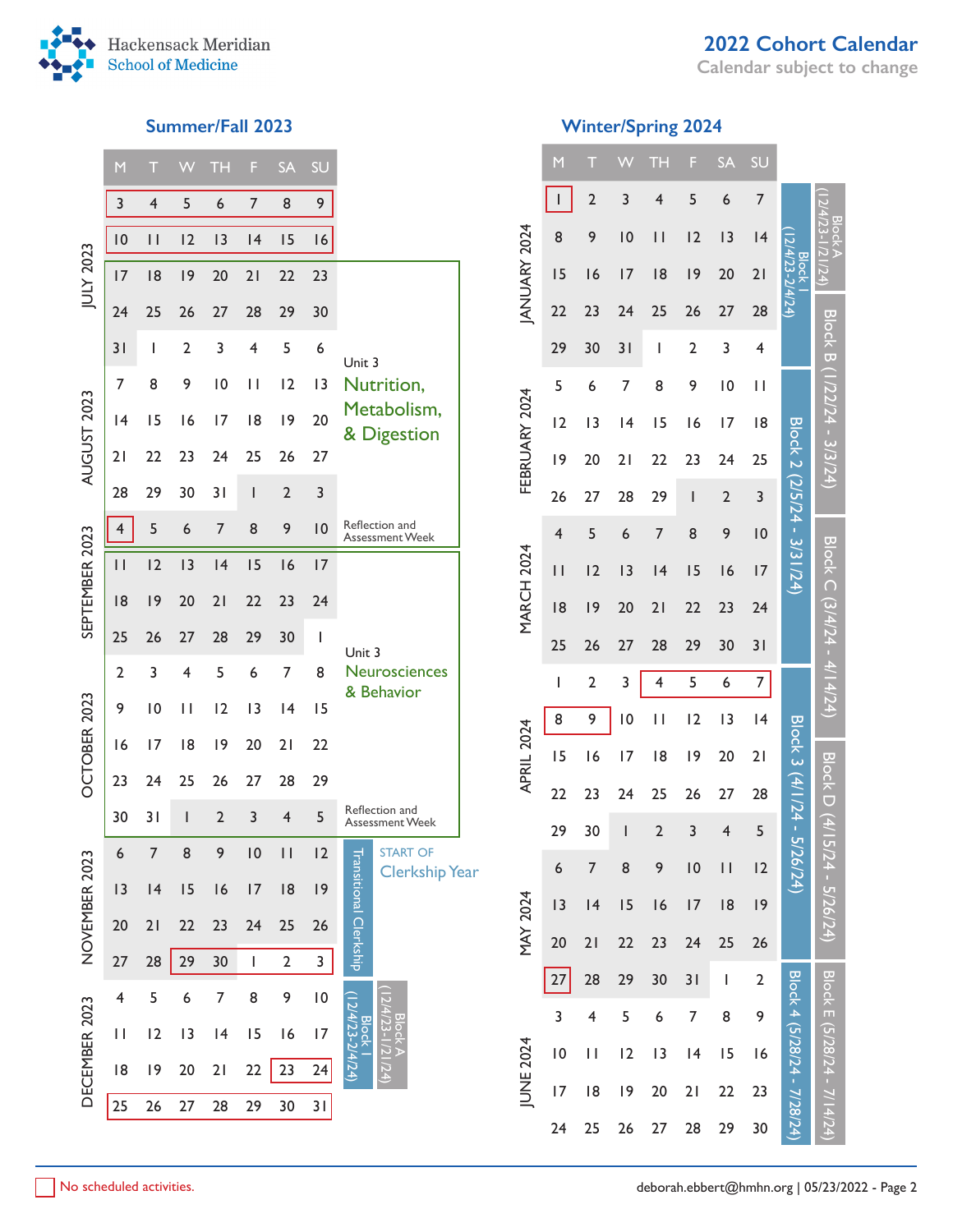

**Calendar subject to change**



## **Summer/Fall 2024 Winter/Spring 2025**

|                        | M                        | T               |                         | ТH                      | F                       | <b>SA</b>               | SU                       |                                             |                                 |               |  |
|------------------------|--------------------------|-----------------|-------------------------|-------------------------|-------------------------|-------------------------|--------------------------|---------------------------------------------|---------------------------------|---------------|--|
|                        | $\overline{\phantom{a}}$ | $\overline{2}$  | 3                       | $\overline{\mathbf{4}}$ | 5                       | 6                       | $\overline{7}$           |                                             |                                 |               |  |
|                        | 8                        | 9               | 10                      | $\vert \vert$           | 2                       | 3                       | 4                        |                                             | cont.<br>$\blacksquare$         |               |  |
| JULY 2024              | 15                       | 16              | 17                      | 8                       | 9                       | 20                      | 21                       | (5/27/24 - 7/28/24)<br><b>Block 4 cont.</b> |                                 |               |  |
|                        | 22                       | 23              | 24                      | 25                      | 26                      | 27                      | 28                       |                                             |                                 |               |  |
|                        | 29                       | 30              | 31                      | I                       | $\overline{\mathbf{c}}$ | 3                       | $\overline{\mathbf{r}}$  |                                             | Block F (7/15/24 - 8/25/24)     |               |  |
|                        | 5                        | 6               | 7                       | 8                       | 9                       | $\overline{10}$         | $\mathsf{I}$             |                                             |                                 |               |  |
| <b>AUGUST 2024</b>     | 2                        | 3               | 4                       | 15                      | 16                      | $\overline{17}$         | 18                       |                                             |                                 |               |  |
|                        | 9                        | 20              | $\overline{2}$          | 22                      | 23                      | 24                      | 25                       |                                             |                                 |               |  |
|                        | 26                       | 27              | 28                      | 29                      | 30                      | 31                      | $\overline{\phantom{a}}$ |                                             |                                 |               |  |
| SEPTEMBER 2024         | $\overline{\mathbf{c}}$  | 3               | 4                       | 5                       | 6                       | 7                       | 8                        | Block 5 (7/29/24 - 9/22/24)                 | Block G (8/26/24 - 10/6/24)     |               |  |
|                        | 9                        | $\overline{10}$ | $\vert \vert$           | 2                       | 3                       | 4                       | 15                       |                                             |                                 |               |  |
|                        | 16                       | 7               | 8                       | 9                       | 20                      | 21                      | 22                       |                                             |                                 |               |  |
|                        | 23                       | 24              | 25                      | 26                      | 27                      | 28                      | 29                       |                                             |                                 |               |  |
|                        | 30                       | I               | $\overline{\mathbf{c}}$ | 3                       | 4                       | 5                       | 6                        |                                             |                                 |               |  |
|                        | 7                        | 8               | 9                       | $\overline{10}$         | П                       | 2                       | $\overline{1}$           |                                             |                                 |               |  |
|                        | 4                        | 15              | 16                      | 17                      | 18                      | 9                       | 20                       |                                             |                                 |               |  |
|                        | 21                       | 22              | 23                      | 24                      | 25                      | 26                      | 27                       |                                             |                                 |               |  |
|                        | 28                       | 29              | 30                      | 31                      | I                       | $\overline{\mathbf{c}}$ | 3                        | Block 6 (9/23/24 - 11/17/24)                |                                 |               |  |
| 2024 OCTOBER 2024      | 4                        | 5               | 6                       | 7                       | 8                       | 9                       | $\overline{10}$          |                                             | <b>Block H (10/7/24 - 11/17</b> |               |  |
|                        | $\vert \ \vert$          | 2               | 3                       | 4                       | 15                      | 16                      | 17                       |                                             |                                 |               |  |
|                        | 18                       | 9               | 20                      | 21                      | 22                      | 23                      | 24                       |                                             |                                 |               |  |
|                        | 25                       | 26              | 27                      | 28                      | 29                      | 30                      | I                        |                                             |                                 |               |  |
| DECEMBER 2024 NOVEMBER | $\overline{2}$           | 3               | 4                       | 5                       | 6                       | 7                       | 8                        |                                             |                                 | Step I/Step 2 |  |
|                        | 9                        | $\overline{10}$ | $\mathbf{I}$            | 12                      | $\overline{1}3$         | 4                       | 15                       |                                             | <b>Study</b>                    |               |  |
|                        | 16                       | 17              | 8                       | 9                       | 20                      | 21                      | 22                       |                                             |                                 |               |  |
|                        | 23                       | 24              | 25                      | 26                      | 27                      | 28                      | 29                       |                                             |                                 |               |  |

|                | M               | T               |                         | TН             | F               | SÄ                       | SU                                                                                                                                                                                                                                                                                                                                                                               |   |                |                                   |
|----------------|-----------------|-----------------|-------------------------|----------------|-----------------|--------------------------|----------------------------------------------------------------------------------------------------------------------------------------------------------------------------------------------------------------------------------------------------------------------------------------------------------------------------------------------------------------------------------|---|----------------|-----------------------------------|
|                | 30              | 31              | I                       | $\overline{2}$ | 3               | 4                        | 5                                                                                                                                                                                                                                                                                                                                                                                | A |                |                                   |
|                | 6               | 7               | 8                       | 9              | $\overline{10}$ | П                        | 2                                                                                                                                                                                                                                                                                                                                                                                |   | I              |                                   |
| JANUARY 2025   | 3               | 4               | 15                      | 16             | 17              | 8                        | 9                                                                                                                                                                                                                                                                                                                                                                                | В |                |                                   |
|                | 20              | 21              | 22                      | 23             | 24<br>25<br>26  |                          |                                                                                                                                                                                                                                                                                                                                                                                  |   |                |                                   |
|                | 27              | 28              | 29                      | 30             | 31              | I                        | $\overline{2}$                                                                                                                                                                                                                                                                                                                                                                   | C |                |                                   |
|                | 3               | 4               | 5                       | 6              | 7               | 8                        | 9                                                                                                                                                                                                                                                                                                                                                                                |   | $\overline{a}$ |                                   |
|                | $\overline{10}$ | П               | 2                       | 3              | 4               | 15                       | 16                                                                                                                                                                                                                                                                                                                                                                               | D |                |                                   |
| FEBRUARY 2025  | $\overline{17}$ | 18              | 9                       | 20             | 21              | 22                       | 23                                                                                                                                                                                                                                                                                                                                                                               |   |                |                                   |
|                | 24              | 25              | 26                      | 27             | 28              | $\overline{\phantom{a}}$ | $\overline{2}$                                                                                                                                                                                                                                                                                                                                                                   | E |                |                                   |
|                | 3               | 4               | 5                       | 6              | $\overline{7}$  | 8                        | 9                                                                                                                                                                                                                                                                                                                                                                                |   | 3              |                                   |
| MARCH 2025     | $\overline{10}$ | П               | 12                      | 3              | 4               | 15                       | 16                                                                                                                                                                                                                                                                                                                                                                               | F |                |                                   |
|                | 17              | 18              | 9                       | 20             | 21              | 22                       | 23                                                                                                                                                                                                                                                                                                                                                                               |   |                |                                   |
|                | 24              | 25              | 26                      | 27             | 28              | 29                       | 30                                                                                                                                                                                                                                                                                                                                                                               | G |                | Advanced Clinical Rotations (ACR) |
|                | 31              | I               | $\mathbf 2$             | 3              | 4               | 5                        | 6                                                                                                                                                                                                                                                                                                                                                                                |   | 4              |                                   |
|                | 7               | 8               |                         | $\overline{0}$ | П               | 12                       | 3                                                                                                                                                                                                                                                                                                                                                                                |   |                |                                   |
|                | 14              | 15              | 16                      | 17             | 18              | 9                        | 20                                                                                                                                                                                                                                                                                                                                                                               | Н |                |                                   |
| APRIL 2025     | 21              | 22              | 23                      | 24             | 25              | 26                       | 27                                                                                                                                                                                                                                                                                                                                                                               | I |                |                                   |
|                | 28              | 29              | 30                      | I              | $\overline{2}$  | 3                        | 4                                                                                                                                                                                                                                                                                                                                                                                |   |                |                                   |
|                | 5               | 6               | 7                       | 8              | 9               | $\overline{10}$          | $\mathsf{I}$                                                                                                                                                                                                                                                                                                                                                                     |   | 5              |                                   |
|                | 2               | 3               | 4                       | 15             | $\overline{6}$  | 17                       | 18                                                                                                                                                                                                                                                                                                                                                                               |   |                |                                   |
| <b>MAY 202</b> | 19              | 20              | 21                      | 22             | 23              | 24                       | 25                                                                                                                                                                                                                                                                                                                                                                               |   |                |                                   |
|                | 26              | 27              | 28                      | 29             | 30              | 31                       | $\begin{array}{c} \rule{0pt}{2.5ex} \rule{0pt}{2.5ex} \rule{0pt}{2.5ex} \rule{0pt}{2.5ex} \rule{0pt}{2.5ex} \rule{0pt}{2.5ex} \rule{0pt}{2.5ex} \rule{0pt}{2.5ex} \rule{0pt}{2.5ex} \rule{0pt}{2.5ex} \rule{0pt}{2.5ex} \rule{0pt}{2.5ex} \rule{0pt}{2.5ex} \rule{0pt}{2.5ex} \rule{0pt}{2.5ex} \rule{0pt}{2.5ex} \rule{0pt}{2.5ex} \rule{0pt}{2.5ex} \rule{0pt}{2.5ex} \rule{0$ | K |                |                                   |
|                | $\overline{2}$  | 3               | $\overline{\mathbf{4}}$ | $5*$           | 6               | $\overline{7}$           | 8                                                                                                                                                                                                                                                                                                                                                                                | A |                |                                   |
|                | 9               | $\overline{10}$ | П                       | 2              | 3               | 4                        | 15                                                                                                                                                                                                                                                                                                                                                                               |   |                | – Phase 3                         |
| JUNE 2025      | 16              | 17              | 18                      | 9              | 20              | 21                       | 22                                                                                                                                                                                                                                                                                                                                                                               |   |                |                                   |
|                | 23              | 24              | 25                      | 26             | 27              | 28                       | 29                                                                                                                                                                                                                                                                                                                                                                               | B |                |                                   |
|                |                 |                 |                         |                |                 |                          |                                                                                                                                                                                                                                                                                                                                                                                  |   |                |                                   |

\* Graduation ceremony